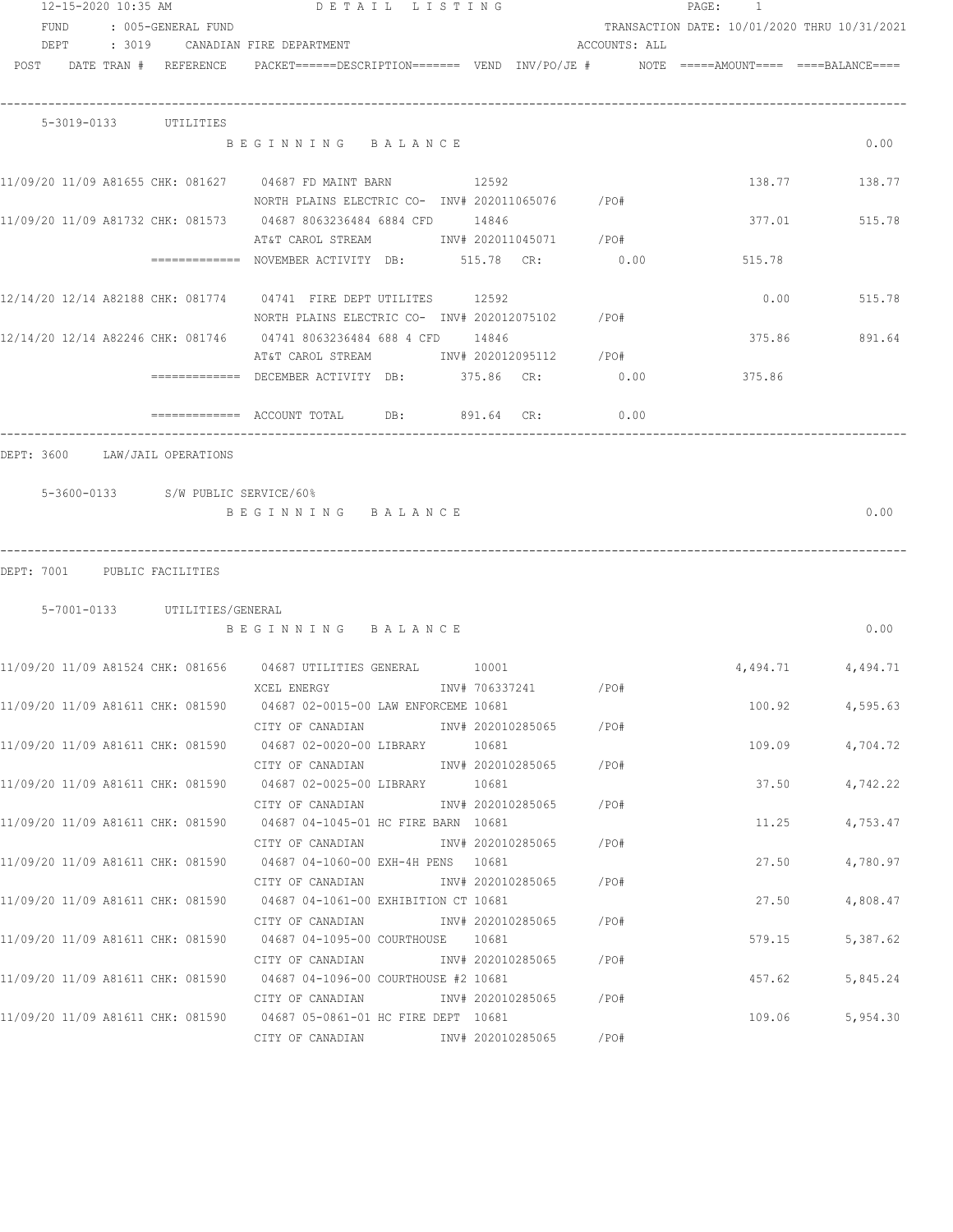|      | 12-15-2020 10:35 AM               |  |                          | DETAIL LISTING                                                                                     |       |                   |               | 2<br>PAGE: |                                              |
|------|-----------------------------------|--|--------------------------|----------------------------------------------------------------------------------------------------|-------|-------------------|---------------|------------|----------------------------------------------|
|      | FUND                              |  | : 005-GENERAL FUND       |                                                                                                    |       |                   |               |            | TRANSACTION DATE: 10/01/2020 THRU 10/31/2021 |
|      | DEPT                              |  | : 7001 PUBLIC FACILITIES |                                                                                                    |       |                   | ACCOUNTS: ALL |            |                                              |
| POST |                                   |  | DATE TRAN # REFERENCE    | PACKET======DESCRIPTION========  VEND  INV/PO/JE #          NOTE  =====AMOUNT====  ====BALANCE==== |       |                   |               |            |                                              |
|      | 11/09/20 11/09 A81611 CHK: 081590 |  |                          | 04687 05-0862-01 HC FIRE DEPT 10681                                                                |       |                   |               | 13.75      | 5,968.05                                     |
|      |                                   |  |                          | CITY OF CANADIAN                                                                                   |       | INV# 202010285065 | /PO#          |            |                                              |
|      |                                   |  |                          | 11/09/20 11/09 A81611 CHK: 081590                04687 05-0865-01 RVP MUSEUM                       | 10681 |                   |               | 60.25      | 6,028.30                                     |
|      |                                   |  |                          | CITY OF CANADIAN                                                                                   |       | INV# 202010285065 | /PO#          |            |                                              |
|      |                                   |  |                          | 11/09/20 11/09 A81611 CHK: 081590 04687 05-0866-01 RVP MUSEUM 2 10681                              |       |                   |               | 62.94      | 6,091.24                                     |
|      |                                   |  |                          | CITY OF CANADIAN                                                                                   |       | INV# 202010285065 | /PO#          |            |                                              |
|      | 11/09/20 11/09 A81611 CHK: 081590 |  |                          | 04687 01-0002 BALLPARK                                                                             | 10681 |                   |               | 0.00       | 6,091.24                                     |
|      |                                   |  |                          | CITY OF CANADIAN                                                                                   |       | INV# 202010285065 | /PO#          |            |                                              |
|      | 11/09/20 11/09 A81655 CHK: 081627 |  |                          | 04687 OTHER METERS                                                                                 | 12592 |                   |               | 1,686.33   | 7,777.57                                     |
|      |                                   |  |                          | NORTH PLAINS ELECTRIC CO- INV# 202011065076                                                        |       |                   | /PO#          |            |                                              |
|      | 11/09/20 11/09 A81655 CHK: 081627 |  |                          | 04687 GEM VOTING BOOTH                                                                             | 12592 |                   |               | 118.43     | 7,896.00                                     |
|      |                                   |  |                          | NORTH PLAINS ELECTRIC CO- INV# 202011065076                                                        |       |                   | /PO#          |            |                                              |
|      | 11/09/20 11/10 A81910 CHK: 081678 |  |                          | 04714 040-001-1415-01-LIBRARY 13824                                                                |       |                   |               | 28.53      | 7,924.53                                     |
|      |                                   |  |                          | WEST TEXAS GAS, INC NNV# 202011095079                                                              |       |                   | /PO#          |            |                                              |
|      |                                   |  |                          |                                                                                                    |       |                   |               | 78.40      | 8,002.93                                     |
|      |                                   |  |                          | WEST TEXAS GAS, INC MONTH 202011095079                                                             |       |                   | /PO#          |            |                                              |
|      |                                   |  |                          |                                                                                                    |       |                   |               | 26.22      | 8,029.15                                     |
|      |                                   |  |                          | WEST TEXAS GAS, INC METALL 1NV# 202011095079                                                       |       |                   | /PO#          |            |                                              |
|      | 11/09/20 11/10 A81910 CHK: 081678 |  |                          | 04714 040-001-5815-01-BALLPARK 13824                                                               |       |                   |               | 26.22      | 8,055.37                                     |
|      |                                   |  |                          | WEST TEXAS GAS, INC                                                                                |       | INV# 202011095079 | /PO#          |            |                                              |
|      | 11/09/20 11/10 A81910 CHK: 081678 |  |                          | 04714 040-001-5810-01-PAVILION 13824                                                               |       |                   |               | 26.22      | 8,081.59                                     |
|      |                                   |  |                          | WEST TEXAS GAS, INC                                                                                |       | INV# 202011095079 | /PO#          |            |                                              |
|      | 11/09/20 11/10 A81910 CHK: 081678 |  |                          | 04714 040-001-1405-01 COURTHOU 13824                                                               |       |                   |               | 41.45      | 8,123.04                                     |
|      |                                   |  |                          | WEST TEXAS GAS, INC                                                                                |       | INV# 202011095079 | /PO#          |            |                                              |
|      | 11/09/20 11/10 A81910 CHK: 081678 |  |                          | 04714 040-013-0045-00 CFD MAIN 13824                                                               |       |                   |               | 53.46      | 8,176.50                                     |
|      |                                   |  |                          | WEST TEXAS GAS, INC                                                                                |       | INV# 202011095079 | /PO#          |            |                                              |
|      | 11/09/20 11/10 A81910 CHK: 081678 |  |                          | 04714 040-013-0035-02 CFD MAIN 13824                                                               |       |                   |               | 0.00       | 8,176.50                                     |
|      |                                   |  |                          | WEST TEXAS GAS, INC                                                                                |       | INV# 202011095079 | /PO#          |            |                                              |
|      | 11/30/20 11/30 A81934 CHK: 081690 |  |                          | 04721 BALLPARK<br>CITY OF CANADIAN                                                                 | 10681 | INV# 202011063445 | /PO#          | 278.52     | 8,455.02                                     |
|      |                                   |  |                          |                                                                                                    |       |                   |               |            |                                              |
|      |                                   |  |                          | 11/30/20 11/30 A81936 CHK: 081690 04721 02-0015-00 LAW ENFORCEME 10681                             |       |                   |               | 84.64      | 8,539.66                                     |
|      |                                   |  |                          | CITY OF CANADIAN                                                                                   |       | INV# 202011235096 | /PO#          |            |                                              |
|      |                                   |  |                          |                                                                                                    | 10681 |                   | /PO#          | 109.09     | 8,648.75                                     |
|      |                                   |  |                          | CITY OF CANADIAN                                                                                   |       | INV# 202011235096 |               |            |                                              |
|      |                                   |  |                          | CITY OF CANADIAN                                                                                   |       | INV# 202011235096 | /PO#          | 37.50      | 8,686.25                                     |
|      |                                   |  |                          |                                                                                                    |       |                   |               | 11.25      | 8,697.50                                     |
|      |                                   |  |                          | CITY OF CANADIAN                                                                                   |       | INV# 202011235096 | $/$ PO#       |            |                                              |
|      |                                   |  |                          |                                                                                                    |       |                   |               | 27.50      | 8,725.00                                     |
|      |                                   |  |                          | CITY OF CANADIAN                                                                                   |       | INV# 202011235096 | $/$ PO#       |            |                                              |
|      |                                   |  |                          |                                                                                                    |       |                   |               | 27.50      | 8,752.50                                     |
|      |                                   |  |                          | CITY OF CANADIAN                                                                                   |       | INV# 202011235096 | /PO#          |            |                                              |
|      |                                   |  |                          | 11/30/20 11/30 A81936 CHK: 081690                04721 04-1095-00 COURTHOUSE                10681  |       |                   |               | 323.12     | 9,075.62                                     |
|      |                                   |  |                          | CITY OF CANADIAN                                                                                   |       | INV# 202011235096 | /PO#          |            |                                              |
|      |                                   |  |                          | 11/30/20 11/30 A81936 CHK: 081690                04721 04-1096-00 COURTHOUSE #2 10681              |       |                   |               | 232.40     | 9,308.02                                     |
|      |                                   |  |                          | CITY OF CANADIAN                                                                                   |       | INV# 202011235096 | /PO#          |            |                                              |
|      |                                   |  |                          | 11/30/20 11/30 A81936 CHK: 081690 04721 05-0861-01 HC FIRE DEPT 10681                              |       |                   |               | 76.50      | 9,384.52                                     |
|      |                                   |  |                          | CITY OF CANADIAN                                                                                   |       | INV# 202011235096 | $/$ PO#       |            |                                              |
|      |                                   |  |                          | 11/30/20 11/30 A81936 CHK: 081690 04721 05-0862-01 HC FIRE DEPT 10681                              |       |                   |               | 13.75      | 9,398.27                                     |
|      |                                   |  |                          | CITY OF CANADIAN                                                                                   |       | INV# 202011235096 | /PO#          |            |                                              |
|      |                                   |  |                          |                                                                                                    |       |                   |               |            |                                              |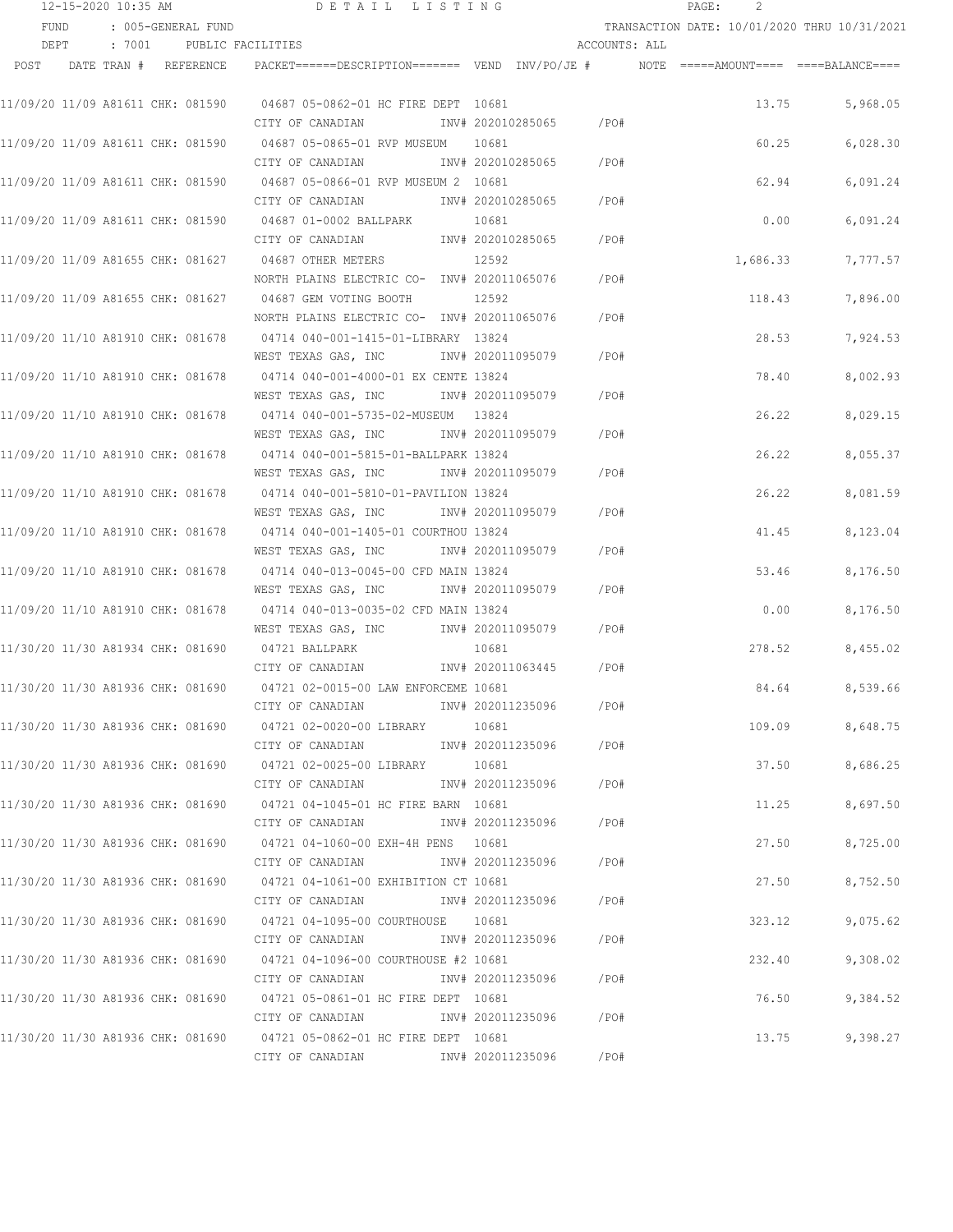|      |      | 12-15-2020 10:35 AM   |                    | DETAIL LISTING                                                                                                                              |              |                |                   |                 | PAGE:<br>3 |                                              |
|------|------|-----------------------|--------------------|---------------------------------------------------------------------------------------------------------------------------------------------|--------------|----------------|-------------------|-----------------|------------|----------------------------------------------|
|      | FUND |                       | : 005-GENERAL FUND |                                                                                                                                             |              |                |                   |                 |            | TRANSACTION DATE: 10/01/2020 THRU 10/31/2021 |
|      | DEPT |                       |                    | : 7001 PUBLIC FACILITIES                                                                                                                    |              |                |                   | ACCOUNTS: ALL   |            |                                              |
| POST |      | DATE TRAN # REFERENCE |                    | PACKET======DESCRIPTION======= VEND INV/PO/JE #     NOTE =====AMOUNT==== ====BALANCE====                                                    |              |                |                   |                 |            |                                              |
|      |      |                       |                    | 5-7001-0133 UTILITIES/GENERAL * (CONTINUED) *                                                                                               |              |                |                   |                 |            |                                              |
|      |      |                       |                    | 11/30/20 11/30 A81936 CHK: 081690                    04721 05-0865-01 RVP MUSEUM                     10681                                  |              |                |                   |                 |            | 60.25<br>9,458.52                            |
|      |      |                       |                    | CITY OF CANADIAN 1NV# 202011235096 / PO#<br>11/30/20 11/30 A81936 CHK: 081690 04721 05-0866-01 RVP MUSEUM 2 10681                           |              |                |                   |                 | 103.31     | 9,561.83                                     |
|      |      |                       |                    | CITY OF CANADIAN TNV# 202011235096 / PO#<br>11/30/20 11/30 A81936 CHK: 081690 04721 01-0002 BALLPARK                                        |              | 10681          |                   |                 | 0.00       | 9,561.83                                     |
|      |      |                       |                    | CITY OF CANADIAN 502011235096 / PO#<br>============= NOVEMBER ACTIVITY DB: 9,561.83 CR:                                                     |              |                |                   | 0.00            | 9,561.83   |                                              |
|      |      |                       |                    | 12/14/20 12/14 A82114 CHK: 081798 04741 UTILTIES                                                                                            |              | 10001          |                   |                 | 4,145.76   | 13,707.59                                    |
|      |      |                       |                    | XCEL ENERGY<br>12/14/20 12/14 A82153 CHK: 081750 04741 WATER TOWER GEN. - PF 10527                                                          |              | INV# 710252022 |                   | $/$ PO#         | 144.00     | 13,851.59                                    |
|      |      |                       |                    | CANADIAN OIL & GAS CO., L INV# 35547<br>12/14/20 12/14 A82188 CHK: 081774 04741 OTHER METERS<br>NORTH PLAINS ELECTRIC CO- INV# 202012075102 |              | 12592          |                   | $/$ PO#<br>/PO# | 1,726.55   | 15,578.14                                    |
|      |      |                       |                    | 12/14/20 12/14 A82188 CHK: 081774 04741 GEM VOTING BOOTH<br>NORTH PLAINS ELECTRIC CO- INV# 202012075102                                     |              | 12592          |                   | /PO#            | 84.25      | 15,662.39                                    |
|      |      |                       |                    | 12/14/20 12/14 A82214 CHK: 081794 04741 040-001-1415-01-LIBRARY 13824<br>WEST TEXAS GAS, INC                                                |              |                | INV# 202012085105 | /PO#            | 87.66      | 15,750.05                                    |
|      |      |                       |                    | 12/14/20 12/14 A82214 CHK: 081794 04741 040-001-4000-01 EX CENTE 13824<br>WEST TEXAS GAS, INC MONTH 202012085105                            |              |                |                   | /PO#            | 636.92     | 16,386.97                                    |
|      |      |                       |                    | 12/14/20 12/14 A82214 CHK: 081794 04741 040-001-5735-02-MUSEUM 13824<br>WEST TEXAS GAS, INC MONTH 202012085105                              |              |                |                   | /PO#            | 189.71     | 16,576.68                                    |
|      |      |                       |                    | 12/14/20 12/14 A82214 CHK: 081794 04741 040-001-5815-01-BALLPARK 13824<br>WEST TEXAS GAS, INC 1NV# 202012085105                             |              |                |                   | /PO#            | 26.22      | 16,602.90                                    |
|      |      |                       |                    | 12/14/20 12/14 A82214 CHK: 081794 04741 040-001-5810-01-PAVILION 13824<br>WEST TEXAS GAS, INC 1NV# 202012085105                             |              |                |                   | /PO#            | 26.22      | 16,629.12                                    |
|      |      |                       |                    | 12/14/20 12/14 A82214 CHK: 081794 04741 040-001-1405-01 COURTHOU 13824                                                                      |              |                |                   |                 | 213.76     | 16,842.88                                    |
|      |      |                       |                    | 12/14/20 12/14 A82214 CHK: 081794 04741 040-013-0045-00 CFD MAIN 13824<br>WEST TEXAS GAS, INC                                               |              |                | INV# 202012085105 | /PO#            | 269.85     | 17,112.73                                    |
|      |      |                       |                    | 12/14/20 12/14 A82214 CHK: 081794                04741 040-013-0035-02 CFD MAIN 13824<br>WEST TEXAS GAS, INC                                |              |                | INV# 202012085105 | / PO#           | 0.00       | 17, 112.73                                   |
|      |      |                       |                    | ============ DECEMBER ACTIVITY DB:                                                                                                          | 7,550.90 CR: |                |                   | 0.00            | 7,550.90   |                                              |
|      |      |                       |                    | DB:<br>============= ACCOUNT TOTAL                                                                                                          |              | 17, 112.73 CR: |                   | 0.00            |            |                                              |

DEPT: 7016 CEMETERY

5-7016-0133 UTILITIES

B E G I N N I N G B A L A N C E 0.00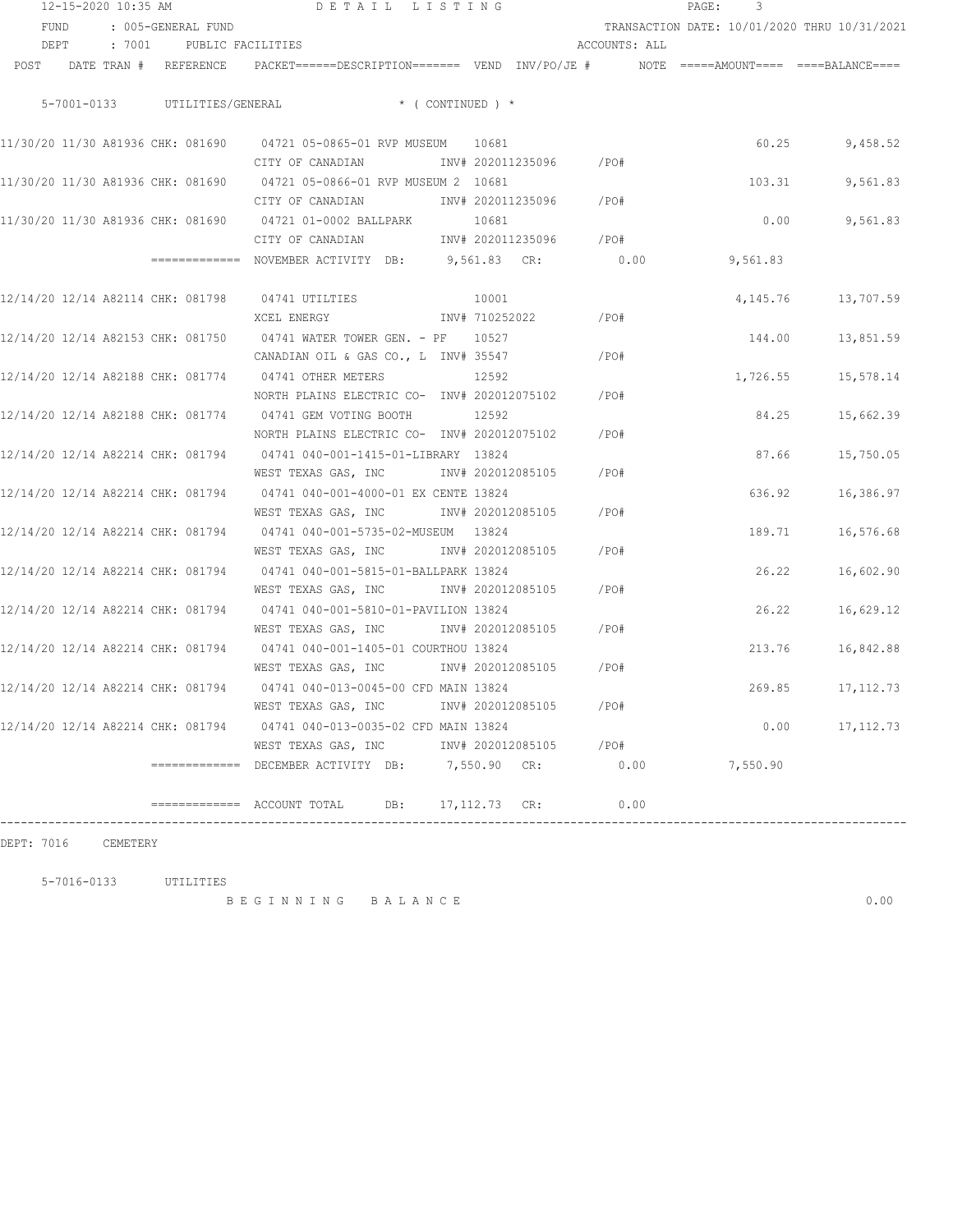| 12-15-2020 10:35 AM     |           | DETAIL LISTING                                                                                             |                                              |               | PAGE:<br>4 |          |
|-------------------------|-----------|------------------------------------------------------------------------------------------------------------|----------------------------------------------|---------------|------------|----------|
| FUND : 005-GENERAL FUND |           |                                                                                                            | TRANSACTION DATE: 10/01/2020 THRU 10/31/2021 |               |            |          |
| DEPT : 7016 CEMETERY    |           |                                                                                                            |                                              | ACCOUNTS: ALL |            |          |
| POST                    |           | DATE TRAN # REFERENCE PACKET======DESCRIPTION======= VEND INV/PO/JE # NOTE =====AMOUNT==== ====BALANCE==== |                                              |               |            |          |
|                         |           | 000 ERRORS IN THIS REPORT! *-*-*-*-*-*-*-*-*-*-*-*-*-*-                                                    |                                              |               |            |          |
|                         |           | ** REPORT TOTALS ** --- DEBITS --- -- -- CREDITS ---                                                       |                                              |               |            |          |
|                         |           | BEGINNING BALANCES:                                                                                        | 0.00                                         | 0.00          |            |          |
|                         |           | REPORTED ACTIVITY:                                                                                         | 18,004.37                                    | 0.00          |            |          |
|                         |           | ENDING BALANCES:                                                                                           | 18,004.37                                    | 0.00          |            |          |
|                         |           | TOTAL FUND ENDING BALANCE:                                                                                 | 18,004.37                                    |               |            |          |
| FUND: 010-AIRPORT       |           |                                                                                                            |                                              |               |            |          |
| DEPT: 7010 AIRPORT      |           |                                                                                                            |                                              |               |            |          |
| 5-7010-0133             | UTILITIES |                                                                                                            |                                              |               |            |          |
|                         |           | BEGINNING BALANCE                                                                                          |                                              |               |            | 0.00     |
|                         |           | 11/02/20 11/02 A81510 CHK: 001736 04698 INTERNET-AIRPORT 14900                                             |                                              |               | 52.52      | 52.52    |
|                         |           | PTCI                                                                                                       | INV# 202011025070 / PO#                      |               |            |          |
|                         |           | 11/09/20 11/09 A81843 CHK: 001740 04688 04-1056-00 AIRPORT APT 10681                                       |                                              |               | 13.75      | 66.27    |
|                         |           | CITY OF CANADIAN                                                                                           | INV# 202010285066 /PO#                       |               |            |          |
|                         |           | 11/09/20 11/09 A81843 CHK: 001740 04688 04-1058-00 PILOTS LOUNGE 10681                                     |                                              |               | 83.79      | 150.06   |
|                         |           | CITY OF CANADIAN MOTHOM INV# 202010285066 / PO#                                                            |                                              |               |            |          |
|                         |           | 11/09/20 11/09 A81846 CHK: 001744 04688 UTILITIES- AIRPORT 12592                                           |                                              |               | 451.95     | 602.01   |
|                         |           | NORTH PLAINS ELECTRIC CO- INV# 202011065075 / PO#                                                          |                                              |               |            |          |
|                         |           | 11/09/20 11/10 A81918 CHK: 001748 04715 UTILITIES AIRPORT 13824                                            |                                              |               | 51.62      | 653.63   |
|                         |           | WEST TEXAS GAS, INC        INV# 202011095080     /PO#                                                      |                                              |               |            |          |
|                         |           | 11/20/20 11/30 A82007 CHK: 001751 04722 UTILITIES AIRPORT                                                  | 10681                                        |               | 49.83      | 703.46   |
|                         |           | CITY OF CANADIAN                                                                                           | INV# 202011235094 /PO#                       |               |            |          |
|                         |           | 11/30/20 11/30 A82008 CHK: 001752 04722 INTERNET AIRPORT                                                   | 14900<br>INV# 202011235098 /PO#              |               | 52.52      | 755.98   |
|                         |           | PTCI<br>============ NOVEMBER ACTIVITY DB: 755.98 CR:                                                      |                                              | 0.00          | 755.98     |          |
|                         |           |                                                                                                            |                                              |               |            |          |
|                         |           | 12/14/20 12/14 A82331 CHK: 001757 04743 UTILITIES AIRPORT NOV 20 12592                                     |                                              |               | 550.35     | 1,306.33 |
|                         |           | NORTH PLAINS ELECTRIC CO- INV# 202012085109                                                                |                                              | $/$ PO#       |            |          |
|                         |           | 12/14/20 12/14 A82338 CHK: 001761 04743 UTILITIES AIRPORT 13824                                            |                                              |               | 161.93     | 1,468.26 |
|                         |           | WEST TEXAS GAS, INC NW# 202012085110                                                                       |                                              | /PO#          |            |          |
|                         |           | ============= DECEMBER ACTIVITY DB: 712.28 CR:                                                             |                                              | 0.00          | 712.28     |          |
|                         |           | $\equiv$ ============ ACCOUNT TOTAL<br>DB:                                                                 | $1,468.26$ CR:                               | 0.00          |            |          |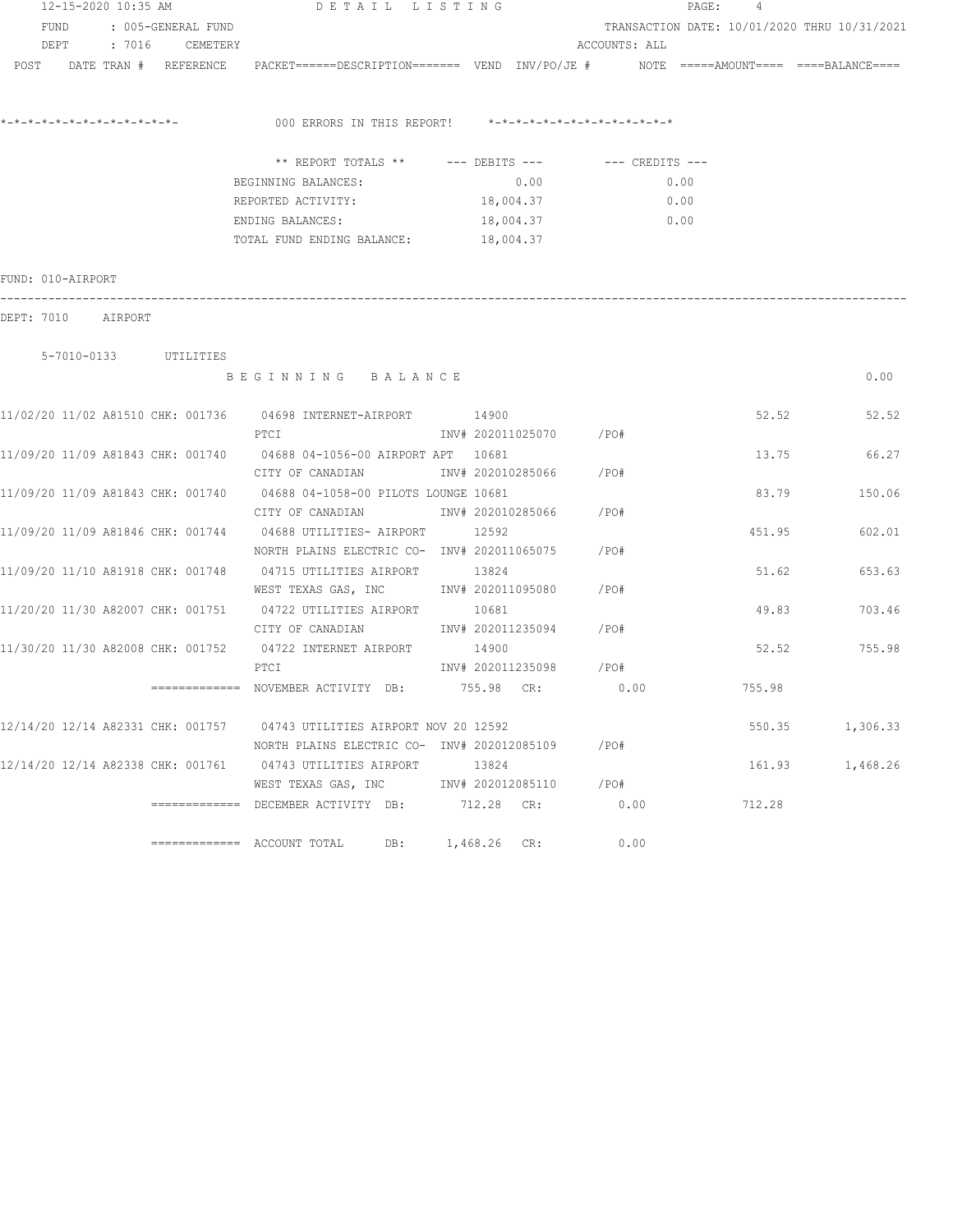| 12-15-2020 10:35 AM                           |                     | DETAIL LISTING                                                                                                  |                               | 5<br>$\mathtt{PAGE}$ :                       |        |               |  |  |
|-----------------------------------------------|---------------------|-----------------------------------------------------------------------------------------------------------------|-------------------------------|----------------------------------------------|--------|---------------|--|--|
| FUND : 010-AIRPORT                            |                     |                                                                                                                 |                               | TRANSACTION DATE: 10/01/2020 THRU 10/31/2021 |        |               |  |  |
|                                               | DEPT : 7010 AIRPORT |                                                                                                                 |                               | ACCOUNTS: ALL                                |        |               |  |  |
|                                               |                     | POST DATE TRAN # REFERENCE PACKET======DESCRIPTION======= VEND INV/PO/JE # NOTE =====AMOUNT==== ====BALANCE==== |                               |                                              |        |               |  |  |
|                                               |                     |                                                                                                                 |                               |                                              |        |               |  |  |
|                                               |                     | 000 ERRORS IN THIS REPORT! *-*-*-*-*-*-*-*-*-*-*-*-*-*-                                                         |                               |                                              |        |               |  |  |
|                                               |                     | ** REPORT TOTALS ** --- DEBITS --- -- CREDITS ---                                                               |                               |                                              |        |               |  |  |
|                                               |                     | BEGINNING BALANCES:                                                                                             | 0.00                          | 0.00                                         |        |               |  |  |
|                                               |                     | REPORTED ACTIVITY:                                                                                              | 1,468.26                      | 0.00                                         |        |               |  |  |
|                                               |                     | ENDING BALANCES:                                                                                                | 1,468.26                      | $\sim 0.00$                                  |        |               |  |  |
|                                               |                     | TOTAL FUND ENDING BALANCE: 1,468.26                                                                             |                               |                                              |        |               |  |  |
| FUND: 011-ROAD & BRIDGE PCT 1                 |                     |                                                                                                                 |                               |                                              |        |               |  |  |
| DEPT: 4011 ROAD & BRIDGE 1                    |                     |                                                                                                                 |                               |                                              |        |               |  |  |
| 5-4011-0133 UTILITIES/PCT 1                   |                     |                                                                                                                 |                               |                                              |        |               |  |  |
|                                               |                     | BEGINNING BALANCE                                                                                               |                               |                                              |        | 0.00          |  |  |
|                                               |                     | 11/09/20 11/09 A81610 CHK: 081590 04687 COUNTY BARN PCT 1 10681                                                 |                               |                                              |        | 27.50 27.50   |  |  |
|                                               |                     | CITY OF CANADIAN               INV# 04-1057-00          /PO#                                                    |                               |                                              |        |               |  |  |
| 11/09/20 11/09 A81655 CHK: 081627 04687 PCT 1 |                     |                                                                                                                 | 12592                         |                                              | 142.50 | 170.00        |  |  |
|                                               |                     | NORTH PLAINS ELECTRIC CO- INV# 202011065076 /PO#                                                                |                               |                                              |        |               |  |  |
|                                               |                     | 11/09/20 11/10 A81910 CHK: 081678 04714 040-001-3995-01-PCT 1 BA 13824                                          |                               |                                              | 51.62  | 221.62        |  |  |
|                                               |                     | WEST TEXAS GAS, INC        INV# 202011095079     /PO#                                                           |                               |                                              |        |               |  |  |
|                                               |                     | 11/30/20 11/30 A81935 CHK: 081690 04721 UTILITIES PCT 1                                                         | 10681                         |                                              | 27.50  | 249.12        |  |  |
|                                               |                     | CITY OF CANADIAN 1NV# 202011235095 / PO#                                                                        |                               |                                              |        |               |  |  |
|                                               |                     | ============= NOVEMBER ACTIVITY DB: 249.12 CR:                                                                  |                               | 0.00                                         | 249.12 |               |  |  |
|                                               |                     | 12/14/20 12/14 A82188 CHK: 081774 04741 PCT 1                                                                   | 12592                         |                                              |        | 136.06 385.18 |  |  |
|                                               |                     | NORTH PLAINS ELECTRIC CO- INV# 202012075102 / PO#                                                               |                               |                                              |        |               |  |  |
|                                               |                     | 12/14/20 12/14 A82214 CHK: 081794 04741 040-001-3995-01-PCT 1 BA 13824                                          |                               |                                              |        | 138.96 524.14 |  |  |
|                                               |                     |                                                                                                                 |                               |                                              |        |               |  |  |
|                                               |                     |                                                                                                                 |                               |                                              | 275.02 |               |  |  |
|                                               |                     | ============= ACCOUNT TOTAL DB: 524.14 CR:                                                                      |                               | 0.00                                         |        |               |  |  |
| *-*-*-*-*-*-*-*-*-*-*-*-*-*-                  |                     | 000 ERRORS IN THIS REPORT!                                                                                      | *-*-*-*-*-*-*-*-*-*-*-*-*-*-* |                                              |        |               |  |  |
|                                               |                     | ** REPORT TOTALS ** --- DEBITS ---                                                                              |                               | --- CREDITS ---                              |        |               |  |  |
|                                               |                     | BEGINNING BALANCES:                                                                                             | 0.00                          | 0.00                                         |        |               |  |  |
|                                               |                     | REPORTED ACTIVITY:                                                                                              | 524.14                        | 0.00                                         |        |               |  |  |
|                                               |                     | ENDING BALANCES:                                                                                                | 524.14                        | 0.00                                         |        |               |  |  |
|                                               |                     | TOTAL FUND ENDING BALANCE:                                                                                      | 524.14                        |                                              |        |               |  |  |
|                                               |                     |                                                                                                                 |                               |                                              |        |               |  |  |
| FUND: 012-ROAD & BRIDGE PCT 2                 |                     |                                                                                                                 |                               |                                              |        |               |  |  |
|                                               |                     |                                                                                                                 |                               |                                              |        |               |  |  |

DEPT: 4012 ROAD & BRIDGE 2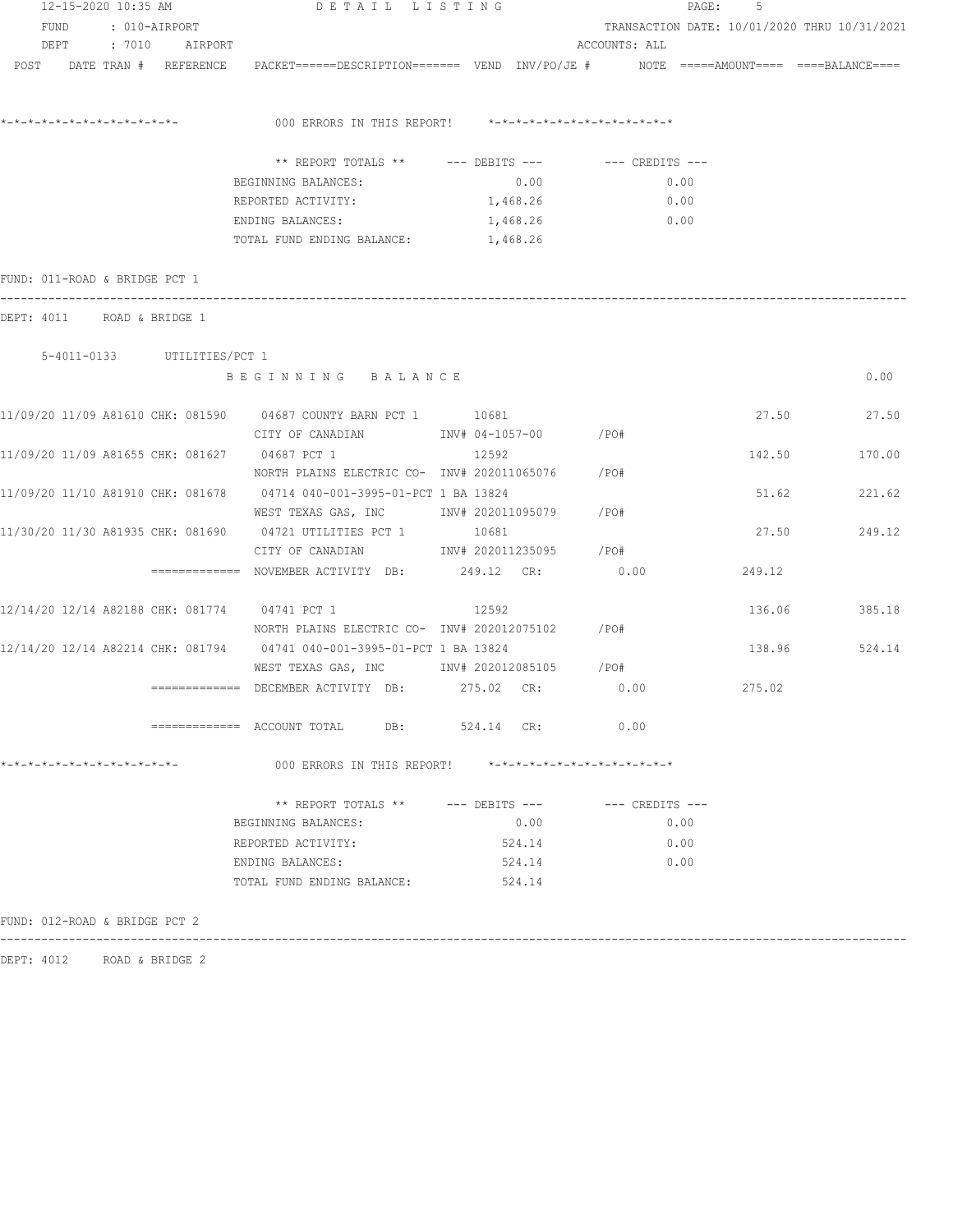| 12-15-2020 10:35 AM                           | DETAIL LISTING                                                                           |                |               | PAGE: 6                                      |               |
|-----------------------------------------------|------------------------------------------------------------------------------------------|----------------|---------------|----------------------------------------------|---------------|
| FUND : 012-ROAD & BRIDGE PCT 2                |                                                                                          |                |               | TRANSACTION DATE: 10/01/2020 THRU 10/31/2021 |               |
| DEPT : 4012 ROAD & BRIDGE 2                   |                                                                                          |                | ACCOUNTS: ALL |                                              |               |
| POST DATE TRAN # REFERENCE                    | PACKET======DESCRIPTION======= VEND INV/PO/JE #     NOTE =====AMOUNT==== ====BALANCE==== |                |               |                                              |               |
| 5-4012-0133 UTILITIES/PCT 2                   |                                                                                          |                |               |                                              |               |
|                                               | BEGINNING BALANCE                                                                        |                |               |                                              | 0.00          |
|                                               | 11/09/20 11/09 A81589 CHK: 081583 04687 LPG- UTILITIES- PCT 2 10527                      |                |               |                                              | 214.40 214.40 |
|                                               | CANADIAN OIL & GAS CO., L INV# 35164                                                     |                | /PO#          |                                              |               |
| 11/09/20 11/09 A81655 CHK: 081627 04687 PCT 2 |                                                                                          | 12592          |               | 87.77                                        | 302.17        |
|                                               | NORTH PLAINS ELECTRIC CO- INV# 202011065076 / PO#                                        |                |               |                                              |               |
|                                               | =============   NOVEMBER  ACTIVITY    DB:                  302.17      CR:               |                | 0.00          | 302.17                                       |               |
|                                               | 12/14/20 12/14 A82156 CHK: 081750 04741 LPG - PCT 2 10527                                |                |               |                                              | 264.00 566.17 |
|                                               | CANADIAN OIL & GAS CO., L $INV# 35591$ /PO#                                              |                |               |                                              |               |
|                                               | 12/14/20 12/14 A82188 CHK: 081774 04741 PCT 2                                            | 12592          |               |                                              | 113.59 679.76 |
|                                               | NORTH PLAINS ELECTRIC CO- INV# 202012075102 / PO#                                        |                |               |                                              |               |
|                                               | ============= DECEMBER ACTIVITY DB: 377.59 CR: 0.00 377.59                               |                |               |                                              |               |
|                                               | $\text{F}$ ============= ACCOUNT TOTAL DB: 679.76 CR: 0.00                               |                |               |                                              |               |
|                                               | 000 ERRORS IN THIS REPORT! *-*-*-*-*-*-*-*-*-*-*-*-*-*-                                  |                |               |                                              |               |
|                                               |                                                                                          |                |               |                                              |               |
|                                               |                                                                                          |                |               |                                              |               |
|                                               | BEGINNING BALANCES:                                                                      | 0.00           |               | 0.00                                         |               |
|                                               | REPORTED ACTIVITY:                                                                       | 679.76         |               | 0.00                                         |               |
|                                               | ENDING BALANCES:                                                                         | 679.76         | 0.00          |                                              |               |
|                                               | TOTAL FUND ENDING BALANCE: 679.76                                                        |                |               |                                              |               |
| FUND: 013-ROAD & BRIDGE PCT 3                 |                                                                                          |                |               |                                              |               |
| DEPT: 4013 ROAD & BRIDGE 3                    |                                                                                          |                |               |                                              |               |
| 5-4013-0133 UTILITIES/PCT 3                   |                                                                                          |                |               |                                              |               |
|                                               | BEGINNING BALANCE                                                                        |                |               |                                              | 0.00          |
|                                               | 11/09/20 11/09 A81587 CHK: 081583 04687 LPG-UTILITIES- PCT 3                             | 10527          |               | 320.00                                       | 320.00        |
|                                               | CANADIAN OIL & GAS CO., L INV# 35122                                                     |                | /PO#          |                                              |               |
|                                               | 11/09/20 11/09 A81590 CHK: 081583 04687 LPG-UTILITIES- PCT 3                             | 10527          |               | 84.80                                        | 404.80        |
|                                               | CANADIAN OIL & GAS CO., L INV# 35348                                                     |                | /PO#          |                                              |               |
| 11/09/20 11/09 A81655 CHK: 081627 04687 PCT 3 |                                                                                          | 12592          |               | 164.19                                       | 568.99        |
|                                               | NORTH PLAINS ELECTRIC CO- INV# 202011065076                                              |                | /PO#          |                                              |               |
|                                               | ============ NOVEMBER ACTIVITY DB:                                                       | 568.99 CR:     | 0.00          | 568.99                                       |               |
| 12/14/20 12/14 A82154 CHK: 081750             | 04741 UTLITIES PCT 3                                                                     | 10527          |               | 443.20                                       | 1,012.19      |
|                                               | CANADIAN OIL & GAS CO., L INV# 35561                                                     |                | /PO#          |                                              |               |
| 12/14/20 12/14 A82188 CHK: 081774             | 04741 PCT 3                                                                              | 12592          |               | 203.62                                       | 1,215.81      |
|                                               | NORTH PLAINS ELECTRIC CO- INV# 202012075102                                              |                | /PO#          |                                              |               |
|                                               | ============= DECEMBER ACTIVITY DB:                                                      | 646.82 CR:     | 0.00          | 646.82                                       |               |
|                                               | $\equiv$ ============ ACCOUNT TOTAL<br>DB:                                               | $1,215.81$ CR: | 0.00          |                                              |               |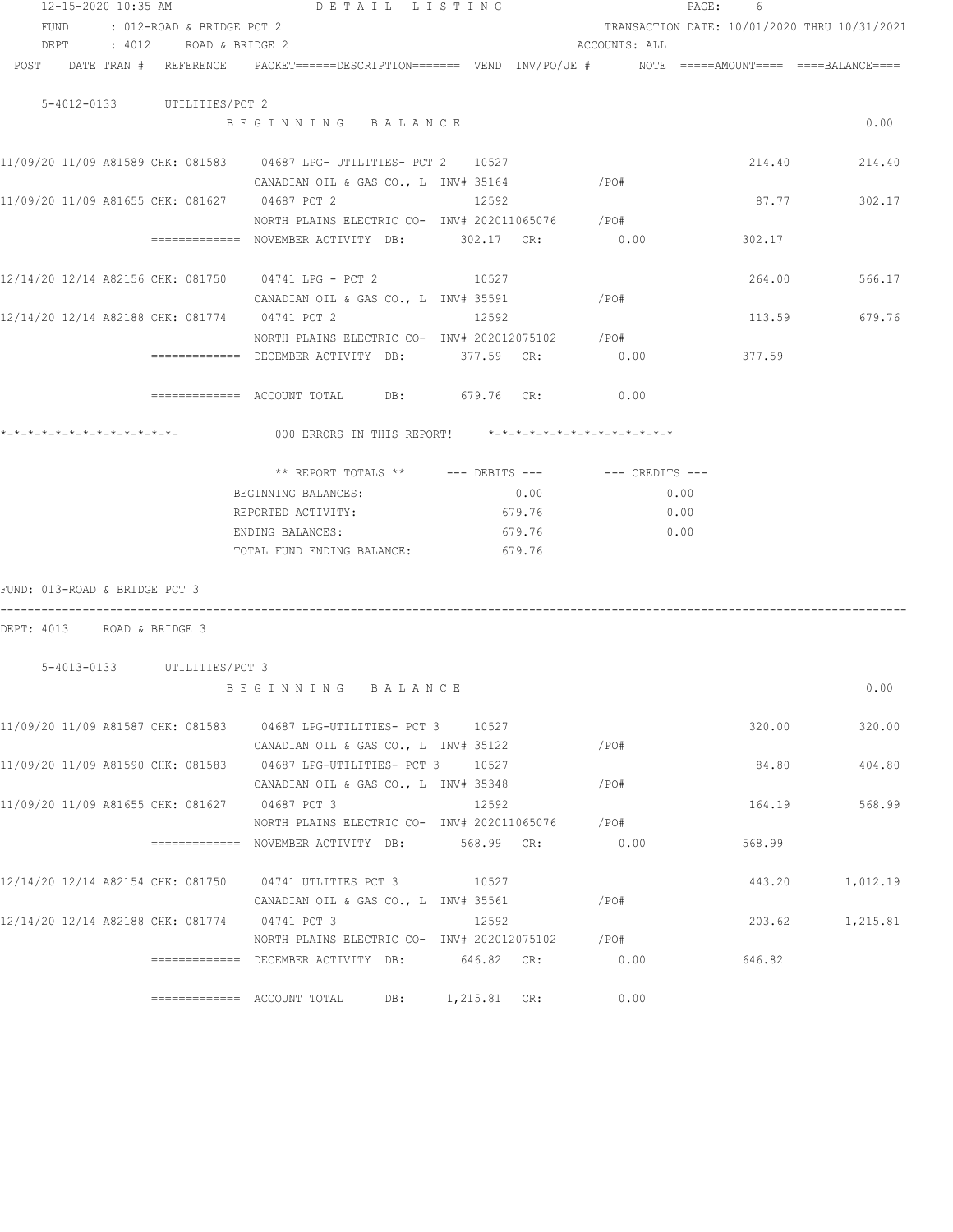| 12-15-2020 10:35 AM                                                                                             | DETAIL LISTING                                          |                               |                                              | PAGE: 7 |        |  |  |
|-----------------------------------------------------------------------------------------------------------------|---------------------------------------------------------|-------------------------------|----------------------------------------------|---------|--------|--|--|
| FUND<br>: 013-ROAD & BRIDGE PCT 3                                                                               |                                                         |                               | TRANSACTION DATE: 10/01/2020 THRU 10/31/2021 |         |        |  |  |
| DEPT : 4013 ROAD & BRIDGE 3                                                                                     |                                                         |                               | ACCOUNTS: ALL                                |         |        |  |  |
| POST DATE TRAN # REFERENCE PACKET======DESCRIPTION======= VEND INV/PO/JE # NOTE =====AMOUNT==== ====BALANCE==== |                                                         |                               |                                              |         |        |  |  |
|                                                                                                                 |                                                         |                               |                                              |         |        |  |  |
|                                                                                                                 |                                                         |                               |                                              |         |        |  |  |
|                                                                                                                 | 000 ERRORS IN THIS REPORT! *-*-*-*-*-*-*-*-*-*-*-*-*-*- |                               |                                              |         |        |  |  |
|                                                                                                                 | ** REPORT TOTALS ** --- DEBITS --- -- CREDITS ---       |                               |                                              |         |        |  |  |
|                                                                                                                 |                                                         |                               |                                              |         |        |  |  |
|                                                                                                                 | BEGINNING BALANCES:<br>REPORTED ACTIVITY:               | 0.00                          | 0.00<br>0.00                                 |         |        |  |  |
|                                                                                                                 |                                                         | 1,215.81                      |                                              |         |        |  |  |
|                                                                                                                 | ENDING BALANCES:                                        | 1,215.81                      | 0.00                                         |         |        |  |  |
|                                                                                                                 | TOTAL FUND ENDING BALANCE: 1,215.81                     |                               |                                              |         |        |  |  |
| FUND: 014-ROAD & BRIDGE PCT 4                                                                                   |                                                         |                               |                                              |         |        |  |  |
|                                                                                                                 |                                                         |                               |                                              |         |        |  |  |
| DEPT: 4014 ROAD & BRIDGE 4                                                                                      |                                                         |                               |                                              |         |        |  |  |
|                                                                                                                 |                                                         |                               |                                              |         |        |  |  |
| 5-4014-0133 UTILITIES/PCT 4                                                                                     |                                                         |                               |                                              |         |        |  |  |
|                                                                                                                 | BEGINNING BALANCE                                       |                               |                                              |         | 0.00   |  |  |
|                                                                                                                 |                                                         |                               |                                              |         |        |  |  |
| 11/09/20 11/09 A81588 CHK: 081583 04687 LPG-UTILITIES-PCT 4 10527                                               |                                                         |                               |                                              | 160.00  | 160.00 |  |  |
|                                                                                                                 | CANADIAN OIL & GAS CO., L INV# 35127                    |                               | $/$ PO#                                      |         |        |  |  |
| 11/09/20 11/09 A81655 CHK: 081627 04687 PCT 4                                                                   |                                                         | 12592                         |                                              | 152.73  | 312.73 |  |  |
|                                                                                                                 | NORTH PLAINS ELECTRIC CO- INV# 202011065076 / PO#       |                               |                                              |         |        |  |  |
|                                                                                                                 | ============ NOVEMBER ACTIVITY DB: 312.73 CR: 0.00      |                               |                                              | 312.73  |        |  |  |
|                                                                                                                 |                                                         |                               |                                              |         |        |  |  |
| 12/14/20 12/14 A82155 CHK: 081750 04741 LPG- PCT 4 10527                                                        |                                                         |                               |                                              | 243.20  | 555.93 |  |  |
|                                                                                                                 | CANADIAN OIL & GAS CO., L $INV#$ 35563 / $PO#$          |                               |                                              |         |        |  |  |
| 12/14/20 12/14 A82188 CHK: 081774 04741 PCT 4                                                                   |                                                         | 12592                         |                                              | 243.37  | 799.30 |  |  |
|                                                                                                                 | NORTH PLAINS ELECTRIC CO- INV# 202012075102 / PO#       |                               |                                              |         |        |  |  |
|                                                                                                                 | ============= DECEMBER ACTIVITY DB: 486.57 CR:          |                               | 0.00                                         | 486.57  |        |  |  |
|                                                                                                                 |                                                         |                               |                                              |         |        |  |  |
|                                                                                                                 | ============= ACCOUNT TOTAL DB: 799.30 CR:              |                               | 0.00                                         |         |        |  |  |
|                                                                                                                 |                                                         |                               |                                              |         |        |  |  |
|                                                                                                                 | 000 ERRORS IN THIS REPORT!                              | *-*-*-*-*-*-*-*-*-*-*-*-*-*-* |                                              |         |        |  |  |
|                                                                                                                 | ** REPORT TOTALS ** --- DEBITS --- -- -- CREDITS ---    |                               |                                              |         |        |  |  |
|                                                                                                                 | BEGINNING BALANCES:                                     | 0.00                          | 0.00                                         |         |        |  |  |
|                                                                                                                 | REPORTED ACTIVITY:                                      | 799.30                        | 0.00                                         |         |        |  |  |
|                                                                                                                 | ENDING BALANCES:                                        | 799.30                        | 0.00                                         |         |        |  |  |
|                                                                                                                 |                                                         |                               |                                              |         |        |  |  |
|                                                                                                                 | TOTAL FUND ENDING BALANCE:                              | 799.30                        |                                              |         |        |  |  |
| FUND: 016-CEMETERY                                                                                              |                                                         |                               |                                              |         |        |  |  |
|                                                                                                                 |                                                         |                               |                                              |         |        |  |  |
| DEPT: 7016 CEMETERY                                                                                             |                                                         |                               |                                              |         |        |  |  |

5-7016-0133 UTILITIES

B E G I N N I N G B A L A N C E 0.00